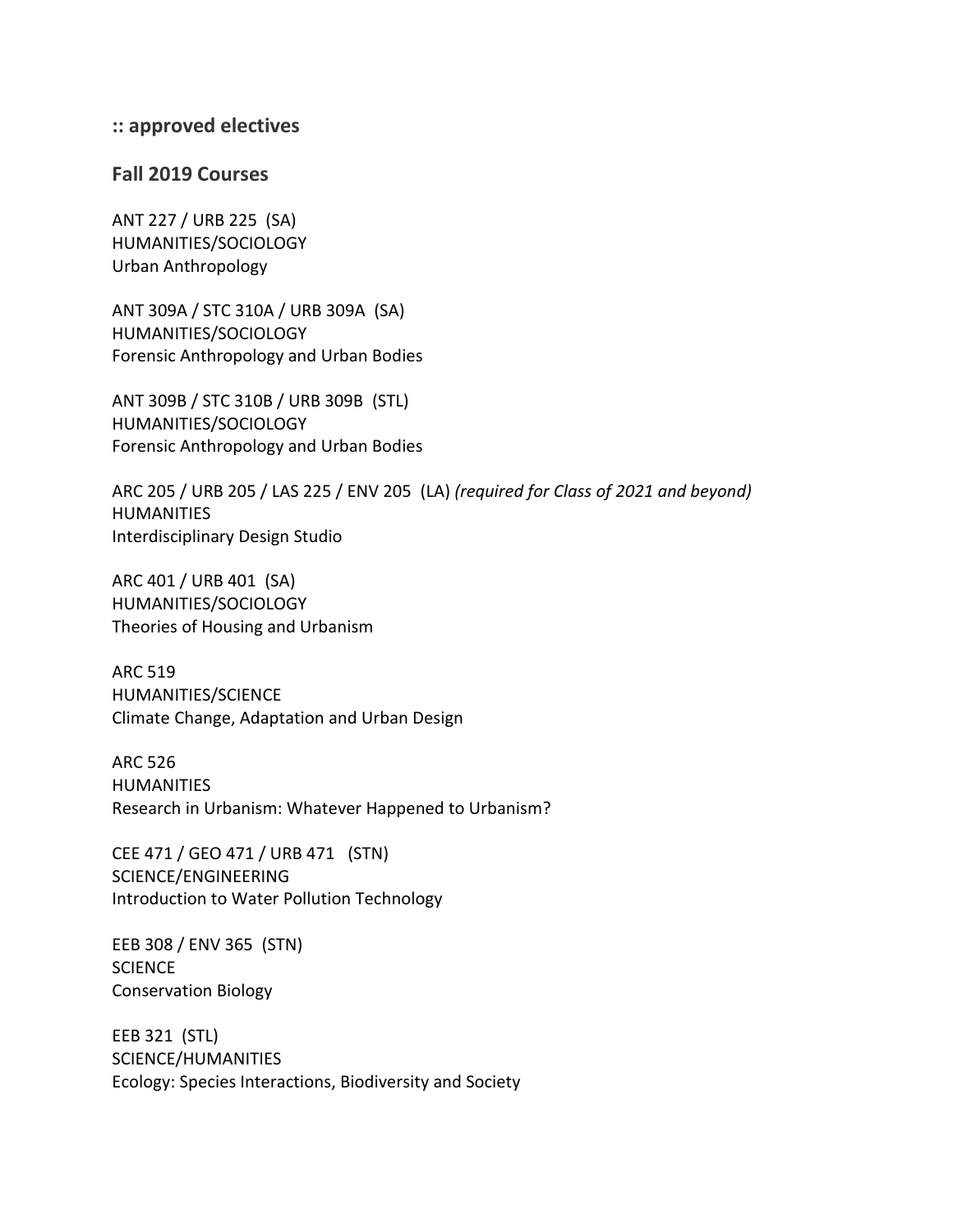ENG 386 / ENV 386 (LA) HUMANITIES Literature and Environment

ENV 305 (STN) SCIENCE/HUMANITIES Topics in Environmental Studies: Building American Style: Land-Use Policies and Rules

GEO 102A / ENV 102A / STC 102A (STN) **SCIENCE** Climate: Past, Present, and Future

GEO 102B / ENV 102B / STC 102B (STL) **SCIENCE** Climate: Past, Present, and Future

**HIS 388 / URB 388 / AMS 380** (HA) **HUMANITIES** Unrest and Renewal in Urban America

**HIS 464 / URB 464**  HUMANITIES/SCIENCE History with Objects and Landscapes

JRN 280 / URB 280 (LA) **HUMANITIES** The Literature of Fact: The Urban World

LAS 324 / URB 324 (SA) **HUMANITIES** The Urban Revolution in Latin America

MAE 228 / EGR 228 / CBE 228 / ENE 228 (STN) HUMANITIES/SCIENCE Energy Technologies in the 21st Century

POR 312 / LAS 337 (LA) HUMANITIES/SOCIOLOGY São Paulo: Cultural and Urban Connections

SOC 207 (SA) SOCIOLOGY/HUMANITIES Poverty in America